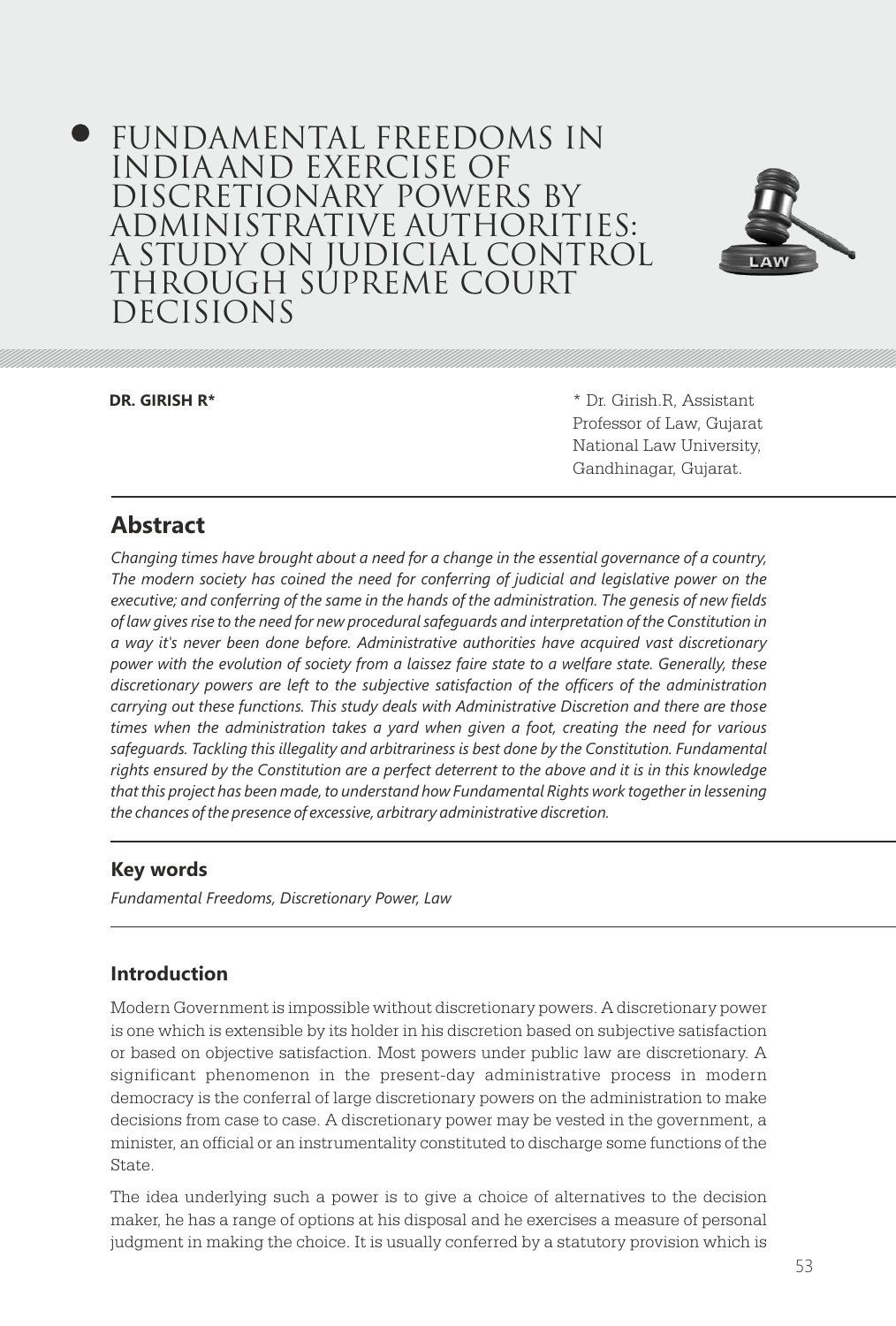broadly worded and hardly imposes any substantive or procedural safe guards on the exercise of power. So, a discretionary power inherently has the potentiality of being abused or misused by the holder of the power. But as the state regulation of human affairs keeps increasing the vesting of large discretionary powers in the government and its officials has become inevitable one. Administrative authorities are conferred with wide discretionary powers ranging from simple ministerial functions like maintenance of records to detention of a person on the subjective satisfaction of the executive authority. As a general rule, courts have no power to interfere with the actions taken by administrative authorities in exercise of their discretionary powers.<sup>1</sup> This, however, does not mean that there is no control over the discretion of the administration. In *Sharp*  v.Wakefield<sup>2</sup>, Lord Halsbury observed that discretion is not to be arbitrary, vague and fanciful, but rather legal and regular and hence, there is a need for judicial review. The purpose of judicial review is not to take away any discretionary powers conferred upon administrative authorities, but to ensure that it is properly exercised, in accordance with law.

While exercising discretionary power, it is the duty of the administrative authority to apply its mind to the facts and circumstances of the case at hand. Without this condition being satisfied, there would be clear non-application of mind and the thus failure to exercise due care and caution and hence, discretion and the action would be bad.

Lord Diplock in *Secretary of State for Education & Science v. Tameride Metropolitan*  Borough Council<sup>3</sup> has defined it as "the very concept of Administrative Discretion involves a right to choose between more than one possible courses of action upon which there is a room for reasonable people to hold differing opinion as to what may be preferred."

In the leading case of Sussanah Sharp v. Wakefield,<sup>4</sup> Lord Halsbury stated "Discretion" means when it is said that something is to be done according to the rules of reason and justice, not according to private opinion … according to law and not humour. It is to be, not arbitrary, vague, fanciful, but legal and regular. And it must be exercised within the limit, to which an honest man competent to discharge of his office ought to confine himself."

Examining these definitions we can say that the decision is taken by the authority not only on the basis of evidence but also based on its discretionary power. The word discretion can commonly be defined as choosing from amongst the various available alternatives without reference to any predetermined criterion, no matter how fanciful that choice may be. But when the term discretion is preceded or qualified by the word Administration it has an entirely different meaning. In this sense the word discretion means the choosing from available options is on the basis of rules of reasons and justice

<sup>1</sup> Small v. Moss, (1938) 279 NY 288; DE SMITH, JUDICIAL REVIEW OF ADMINISTRATIVE ACTION 296 (1995); A.K. Gopalan v. State of Madras, AIR 1950 SC 27.

<sup>2</sup> (1891) AC 173 (179).

<sup>4</sup> Sussanah Sharp v. Wakefield,(1886-90) All ER Rep 651. <sup>3</sup>Secretary of State for Education & Science v. Tameride Metropolitan Borough Council, [1976] 3 All ER 665.

<sup>5</sup> CK TAKWANI, LECTURES ON ADMINISTRATIVE LAW 287 (2017).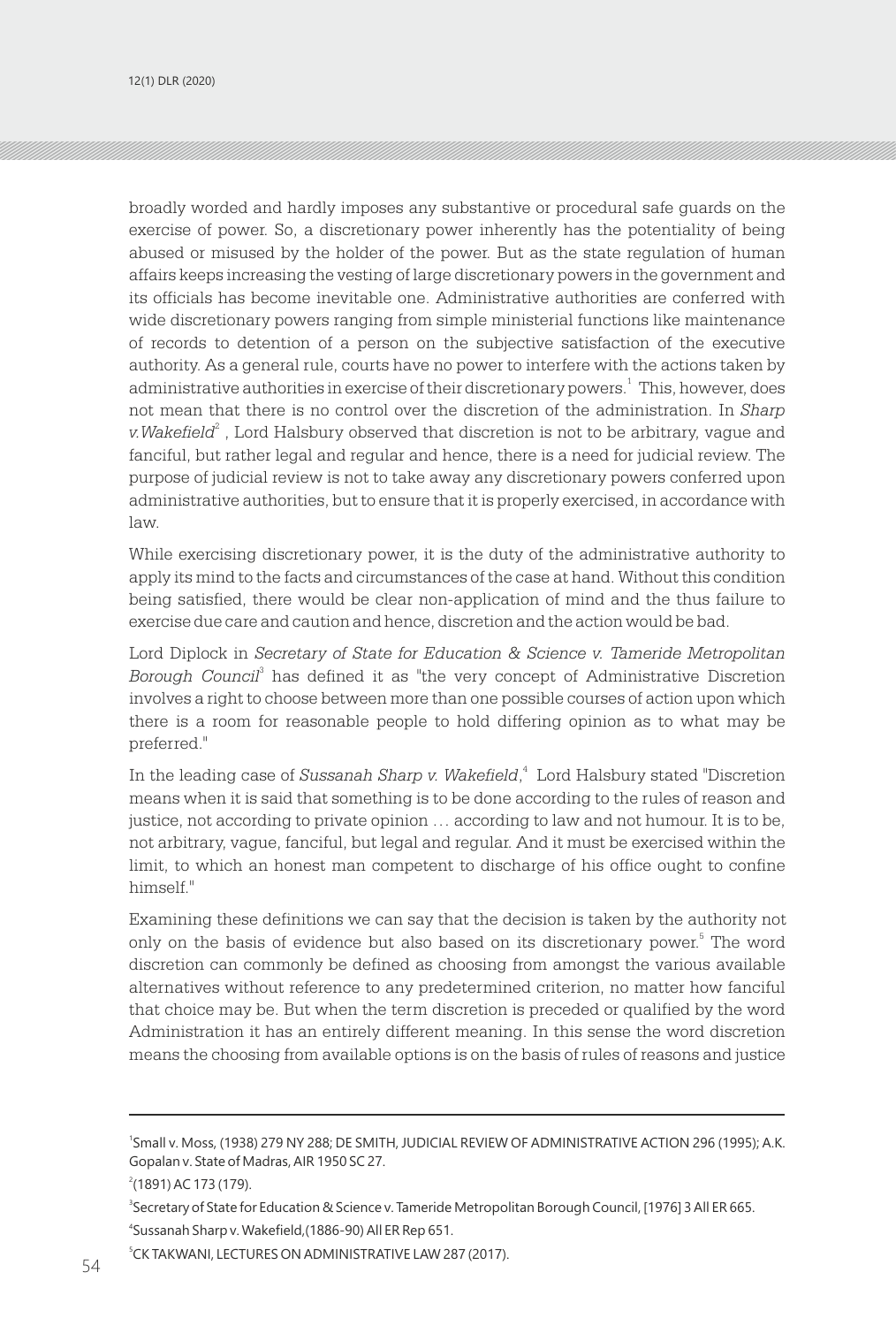

and not on the personal whims and fancies of an individual. Such exercise is not to be arbitrary, vague and fanciful, but legal and regular. $^{\mathrm{6}}$ 

Society and law are two completely different notions but are nonetheless strongly and irrevocably bound to each other. Thus, it is no surprise that, with the development and elaboration of society and law, the disciplines of law have also broadened. Because of the existing complex societies, it has come to be that in the general working of the organs of the state that is the executive, legislature and the judiciary, and the running of the country by the government, a lot of extended functions and discretion fall into the hands of the executive and the administration. This has been coined to be a necessary characteristic of a modern society. Administrative authorities need discretionary power to optimally make use of the power to take control of situations. For example, in case of emergency situations where quick action is needed to be taken, it would not be possible for the authority to wait for directions because that would render them useless. Instead, the authority needs to take quick decisions to handle the situation and hence such discretionary power is needed by them.

When the legislature, through procedure, confers power on the executive, the legislation granting such power is usually drafted in broad and general terms. This means that the administration is left with a large area of choice of when and how to apply the law to real, specific situations because the legislation does not distinctly specify the conditions and circumstances and norms, subject to which the executive must use the powers that have been conferred on it.

The gist of the problem is the accepted notion that broad and uninhibited powers give room for the rise of arbitrariness. It thus becomes necessary to make proper safeguards against such an eventuality. The judiciary plays the most important role in the course of controlling the functioning of the administration. It is in this attempt that the fundamental rights guaranteed by the Indian Constitution come powering through.

#### **Exercise of Discretion in India and Judicial Review**

In India, Part III of the Constitution contains the fundamental rights, where the underlying idea is that any legislative or administrative action which infringes any fundamental right is invalid. The Indian Constitution, in all its sovereignty, assures the people of this land, certain Fundamental Rights which constitute a limitation on the legislative and the executive powers of the Government, and consequently, these rights also go hand in hand in providing for control over administrative discretion.

The Courts can exercise their power over administrative discretion through Fundamental Rights in two ways:

1) By testing the validity of the law in question on the touchstone of Fundamental Rights, the Courts, to a large extent, can control the conferral of administrative discretion by declaring it unconstitutional. For this purpose, the Courts can look into both the procedural and substantive aspects of the law in question. At times, the Court can entail certain safeguards into the law to hold it constitutionally valid.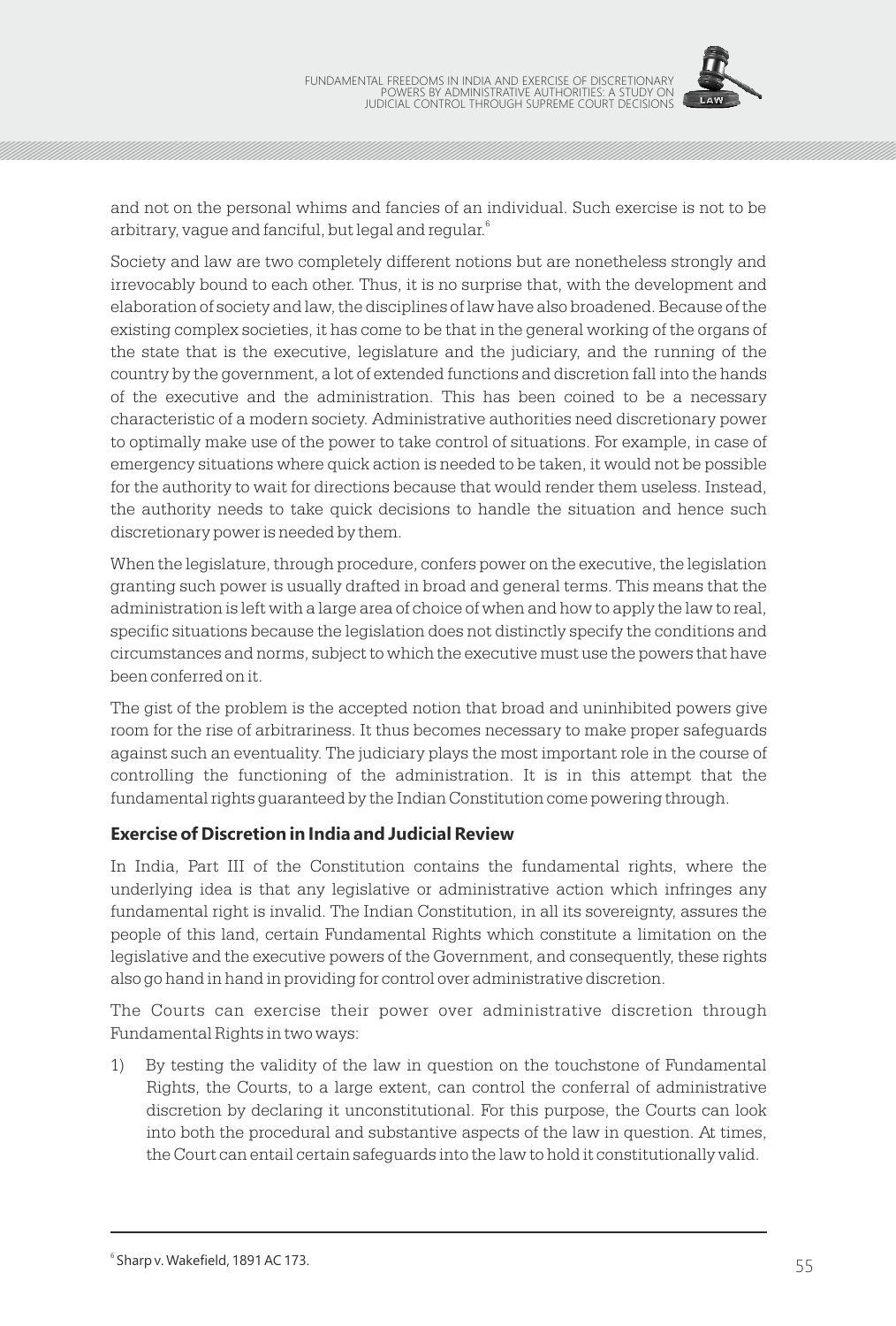- 2) The Courts can control the actual exercise of any law in force, by invoking Fundamental Rights into the picture, especially Art. 14 of the Constitution
- This paper deal with analysis of exercise of discretionary powers and how it affects rights conferred under Articles 19(1)©, (d), (e) and (g) of the Constitution of India and how juridical control is exercised.

It is a well-found position under the Constitution of India that Article 19(1) contains certain freedoms from  $19(1)(a)$  to (g). These are however not absolute freedoms as clauses (2) to (6) of Article 19 permit the imposition of reasonable restrictions thereon by law for various stated purposes. Whether the restriction is reasonable or not is to be looked upon by the courts and for this purpose, the courts take into consideration both substantive as well as procedural aspects of the law in question.

#### **Freedom of Speech and Expression and Exercise of Discretion**

Art. 19(1) (a) guarantees to all citizens the right to freedom of speech and expression. According to clause (2) however, the State may make a law imposing reasonable restrictions on this freedom in the interest of *"the sovereignty and integrity of India, the security of the State, friendly relations with foreign states, public order, decency or morality, or in relation to contempt of court, defamation or incitement to an offence."*<sup>7</sup>

The common principle or belief is that unrestricted or unguided discretion for the administration without any procedural safeguards or legislative policy should not be given to an administrative officer to regulate the freedom of speech and expression. What is also to be remembered is that any discretion wanting to be exercised against this provision has to be only for the purposes mentioned in Art 19(2). This principle was illustrated in the case of *State v. Baboo Lal*<sup>8</sup> where under the Dramatic Performance Act 1876, the district magistrate was authorized to prohibit public dramatic performances of, scandalous or defamatory nature, corrupting persons or arousing or likely to arouse feelings of disaffection towards the Government. The Act made no provisions for the Magistrate to give reasons for his decision and neither was there any provision for a higher authority to review or reconsider the order passed by the Magistrate. Plus, the aggrieved party was not provided with an opportunity to make a representation against the prohibitory order. In the light of all these ambiguities and arbitrariness in the provision, the Act was struck down as unconstitutional.

At the same time, the court can issue certain safeguards against improper use and make a law good as against being too broad to impose restrictions on freedom of speech. In Virendra v. State of Punjab<sup>9</sup>, Sec. 2(1) (a) Punjab Special Powers (Press) Act, 1876 empowered the State Government to prohibit the publication of any matter relating to a particular subject for a maximum period of two months in any issue of the newspaper if the Government was satisfied that "such an action is necessary for the purpose of preventing or combating any activity prejudicial to the maintenance of communal harmony affecting or likely to affect public order." The aggrieved party could make a

<sup>7</sup>MAHENDRA PAL SINGH, V.N. SHUKLA'S CONSTITUTION OF INDIA 148 (2017). 8 State v. Baboo Lal, AIR 1956 All 571.

<sup>9</sup>Virendra v. State of Punjab, AIR 1957 SC 896. Virendra v. State of Punjab, AIR 1957 SC 896. 57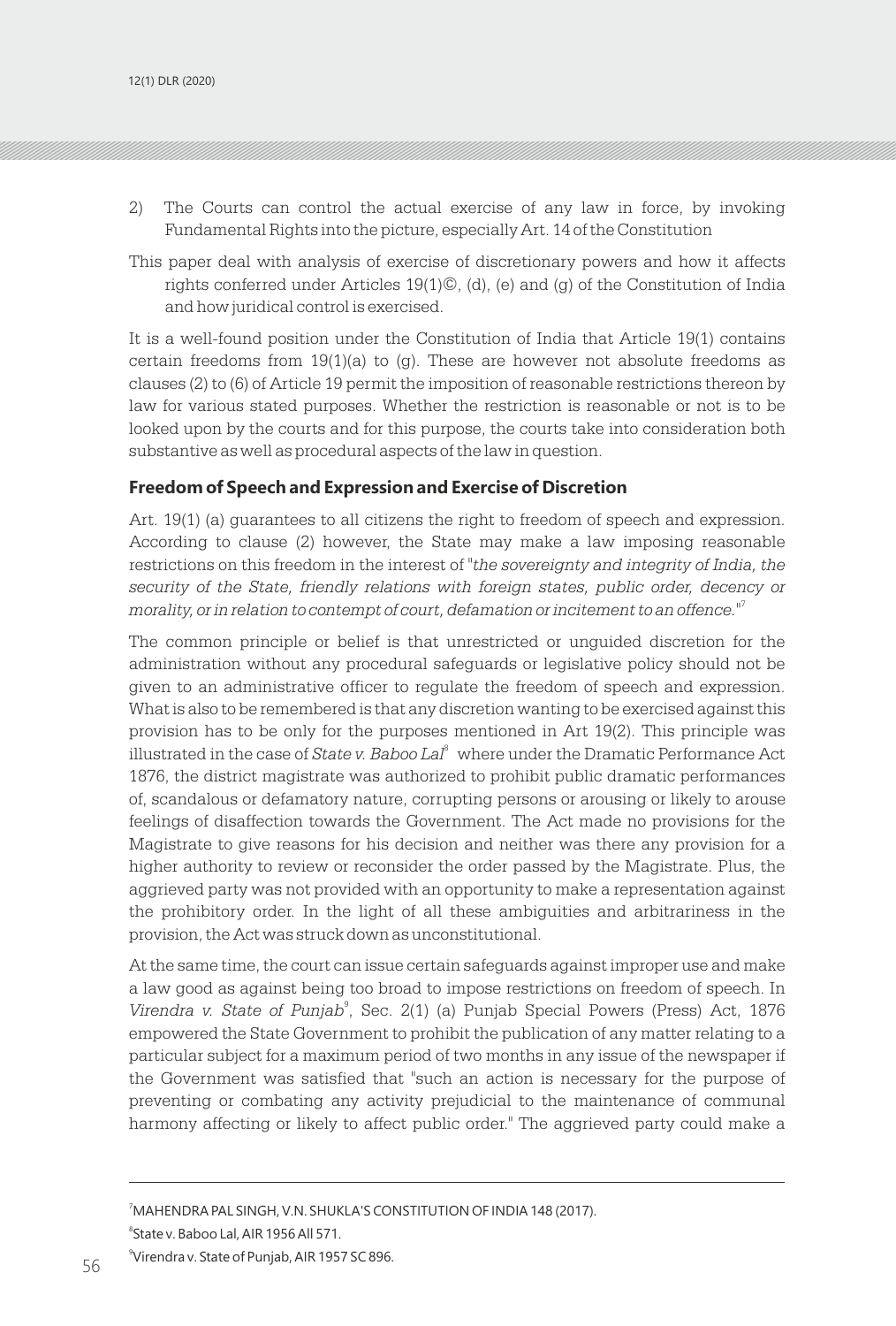

representation against the order to the government which after considering the same could modify, confirm or rescind the order. This provision was challenged on the grounds that it gave very broad powers to the Government to curtail the freedom of speech, and that the discretion conferred on the executive was uncontrolled and arbitrary and so unreasonable under Article 19(2) of the Constitution. The Supreme Court held that the law was enacted for preserving the safety of the State and for maintaining public order in the context of the serious tension existing amongst various communities in the State. It also stated that the Government was charged with the preservation of law and order in the State, and being in possession of all the material facts was the best authority to take anticipatory action for preventing any threatened breach of peace. Sec 2(1)(a) was held to be valid as the powers was to be exercised for the specific purposes mentioned in the section and the restrictions to be imposed if any, was to be for a limited period and was also reviewable.

State of Bihar v. K.K Misra<sup>10</sup> is an example of how presence of safeguards in a provision can be the deciding factor of it being valid or invalid. Under sec. 144 of the Criminal Procedural Code, in cases where, in the opinion of a district Magistrate or any other Magistrate (not being a third class Magistrate) especially empowered by the State Government or the District Magistrate, there is sufficient ground for proceeding under that section and immediate prevention or speedy remedy is desirable, he may, by a written order stating the material facts of the case direct any person to abstain from a certain act if the Magistrate considers that such direction is likely to prevent a disturbance of public tranquility or riot or an affray. The Magistrate may annul or alter the order on the application of a member of public after giving him an opportunity of hearing. If such an application were to be rejected, the Magistrate had to state his reasons for doing so and such an order would remain in force for two months at the most.

The concerned section was upheld to be valid by the Supreme Court<sup>11</sup> citing that the guidelines in the provision aimed at removing arbitrariness and not encouraging it. However as stated before, in *State of Bihar v. K.K. Misra*, the Supreme Court quashed the provision as under the said provision, the State Government could extend the life of an order passed by the Magistrate under sec. 114(1) beyond two months of it was necessary for preventing danger to human life, health and safety or a likelihood of a riot etc. The power of the government was characterised as "an independent power" which was not to be exercised judicially and was thus "open to be exercised arbitrarily." Additionally, there was no provision for the party to make a representation against the order and nor was the order temporary in nature. Consequently, the Supreme Court held the provision unconstitutional Art. 19(1) (b) and (3): The Right to Assemble

Art. 19(1) (b) guarantees freedom to assemble peacefully and without arms, but clause (3) provides for impositions of reasonable restrictions on this right by law. However, this does not validate conferring of uncontrolled discretion on the administration to regulate freedom of assembly.

<sup>&</sup>lt;sup>10</sup>State of Bihar v. K.K. Misra. AIR 1971 SC 1667.

<sup>&</sup>lt;sup>11</sup> Madhu Limaye v. S.D.M.Monghyr, AIR 1971 SC 2486.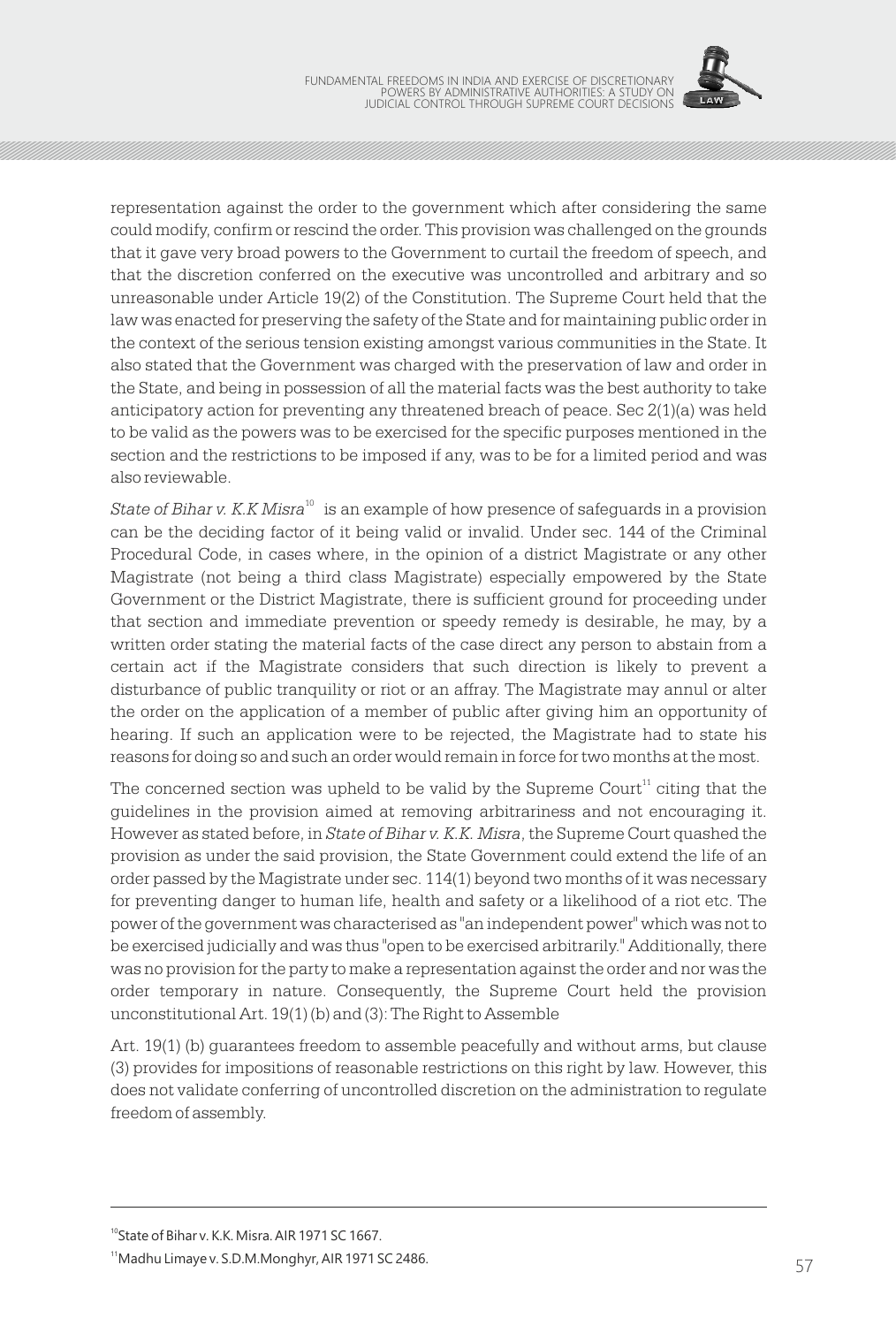*Himmat Lal v. Police Commissioner*,<sup>12</sup> gave rise to the question of validity of a certain provision which provided that no public meeting would be held on a public street without the written permission of the authorized officer. There were no safeguards laid down for the exercise of power of the concerned officer. The provision was struck down by the court as there was an absence of guidelines to the concerned officer as to the circumstances under which he could refuse permission to hold a public meeting. Lack of procedural safeguards against misuse of power and room for arbitrariness on part of the officer in charge also played the deciding factor in the concerned law being struck down by the court on grounds of excessive delegation of arbitrary power.

#### **Freedom to form Association under Article 19(1)© and restrictions under 19 (4)**

The right to form associations is the life blood of democracy because without such a right, it may become impossible to form political parties in the country. So, it is guaranteed as a fundamental right under Article 19(1) (c) subject to reasonable restrictions as being imposed thereon, in the interest of public order or morality under clause (4) of Article 19. As the right to form association is the most valuable right in democracy, the Supreme Court has been more scrutinizing as regard legislations conferring power on the executive to restrict this right.

The important case where the Supreme Court acted to protect the right to form association by controlling the discretionary power in the name of public order and morality is *State of Madras v.V.G.Row herein after referred as V.G. Row.<sup>13</sup> In this case, an* order of the Madras State Government declaring a society was challenged. The State Government declared by virtue of Section  $15(2)(b)$  of the Indian Criminal law Amendment Act, whereby an unlawful association is one which is declared to be unlawful by the Government under the power thereon conferred. The respondent argued that the impugned order infringes the fundamental right guaranteed on him by Article 19(1) (c) of the Constitution of India to form associations and unions. Also the law in question obligates the Government to place the materials on which it acted before an advisory board and to be bound by its decision. But the court held that such summary and largely one sided review by an advisory board could not be substitute for judicial inquiry. The Supreme Court pointed out that the right to form association had a very wide and varied scope for its exercise and its curtailment was fraught with serious potential reactions in religious, political and economic fields. Therefore, regarding freedom of association only in very exceptional circumstances that too within very narrow limits, the formula of subjective satisfaction and its review by an advisory board is to be permitted.

At times the Government recognition of an association may affect the right to form association. In such situations, Article  $19(1)$  (c) would control the power of the Government to recognize associations. In Ramakrishnan v President, District Board,<sup>14</sup> a Government Order empowering the Director of Public Instructions to recognize any teachers Union, or to forbid its existence and perverting the teachers in municipal

<sup>13</sup>State of Madras v. V.G.Row, AIR 1952 SC 196. [hereinafter, VG ROW]

<sup>&</sup>lt;sup>12</sup>Himmat Lal v. Police Commissioner, AIR1973 SC 87.

<sup>14</sup>Ramakrishnan v President, District Board,AIR 1952 Mad 253.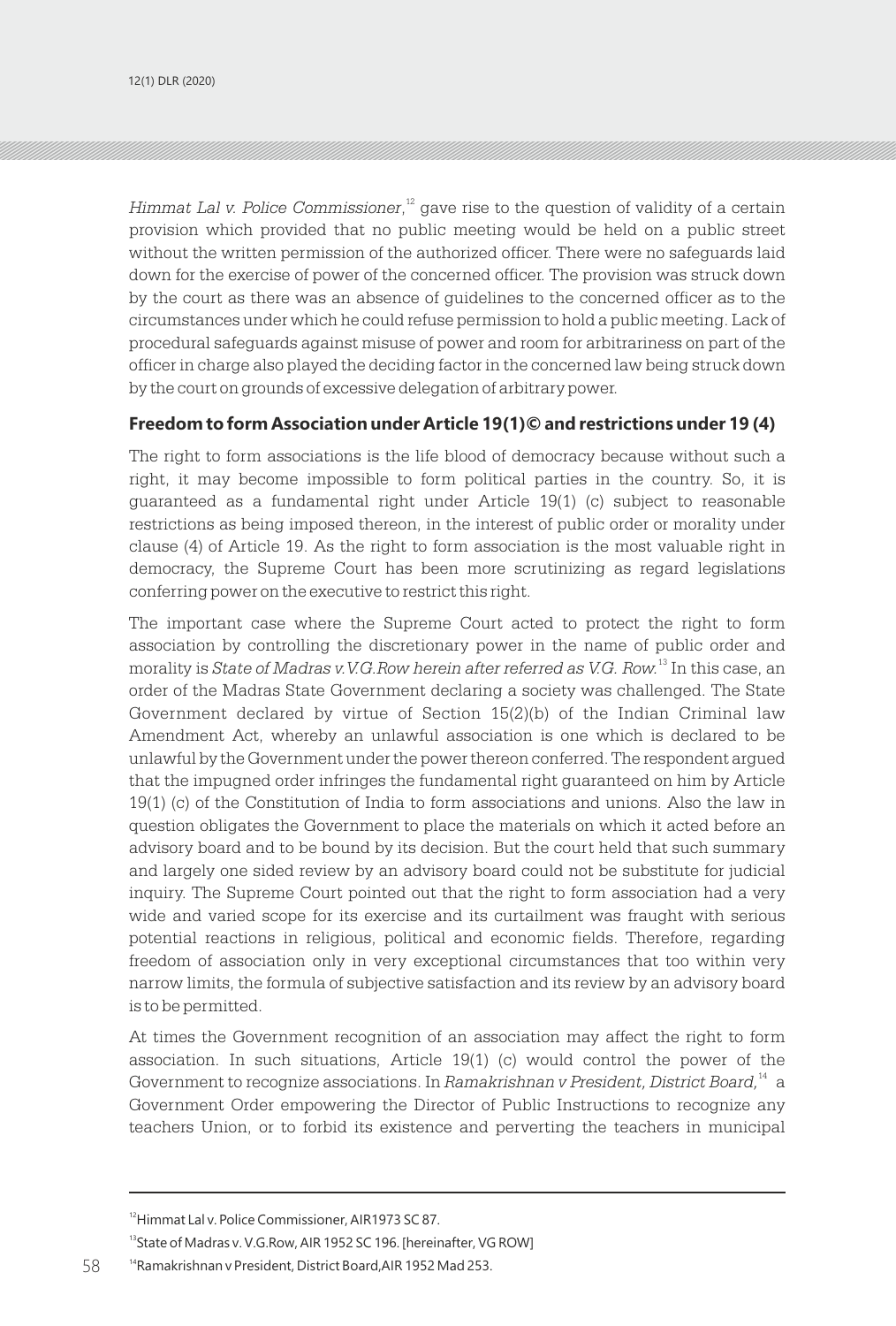

service not to form an association without the previous permission of the municipality as held bad as the exercise of the fundamental right to form association could not be made subject to discretionary control of administrative authorities.

Subsequent to the Supreme Court's decision in V.G. Row,<sup>15</sup> the parliament enacted the Unlawful Activities (Prevention) Act, 1967 conferring power on the central Government to declare an association unlawful subject to the safeguard of assessment by a tribunal whether there is sufficient cause for declaring the association unlawful.

In Jamat-E-Islami Hind v. Union of India<sup>16</sup>, the ban against the Jamaat-E-Islammi Hind by the Tribunal was challenged before the Supreme Court. The Supreme Court however quashed the order on the ground that there was no objective determination of the factual basis for the notification that banned the association.

Again, when VHP was declared unlawful in 1995 by the Unlawful Activities (Prevention) Act, the ban was negative by Tribunal. It ruled that the notification has been issued on extraneous consideration; it was issued for collateral purposes and not for the purpose of maintaining peace and tranquility in society.

Thus, from the decisions of the Supreme Court and the Tribunals, we can infer that the court has given utmost importance and has taken stringent measures to protect the freedom to form associations from being curtailed by the authorities by virtue of their discretionary power.

Freedom to move freely and Right to settle in any part of India under Article 19(1) (d) and 19(1) (e) and Discretionary Power

Article 19(1) (d) gives to every citizen the right to move freely throughout the territory of India and Article 19(1) (e) guarantees to every citizen the right to reside and settle in any part of India. The reasonable restrictions are contained in Article 19(5), where the State can make a law imposing reasonable restrictions on these rights in the interests of general public or for the protection of the interest of any scheduled tribes.

States commonly pass laws authorizing the executive to extern a person from a particular area in the interest of public peace and safety. Analysing such laws passed under Article 19 (1) (d) or (e), we find. In some cases, the person whose activities are dangerous to public peace can be externed, but in others, the category of persons who could be externed is specified. Then, in some cases a person externed from an area is free to choose any other place for his stay, but in others the place to which he could go may be specified by the executive. The scheme of the statutes is usually such that an externment order can be made only for a limited period.

In Dr. Khare v. Delhi<sup>17</sup> the Law which authorizes the District Magistrate could order externment of a person from any area on being satisfied that such an order was necessary to prevent him from acting in any way prejudicial to public safety or maintenance of public order was challenged. The Supreme Court ruled that a law

<sup>&</sup>lt;sup>15</sup>VG ROW, supra note 13.

<sup>&</sup>lt;sup>16</sup> Jamat-E-Islami Hind v. Union of India, (1995) 1 SCC 428.

<sup>&</sup>lt;sup>17</sup>Dr. Khare v. Delhi, AIR 1950 SC 211.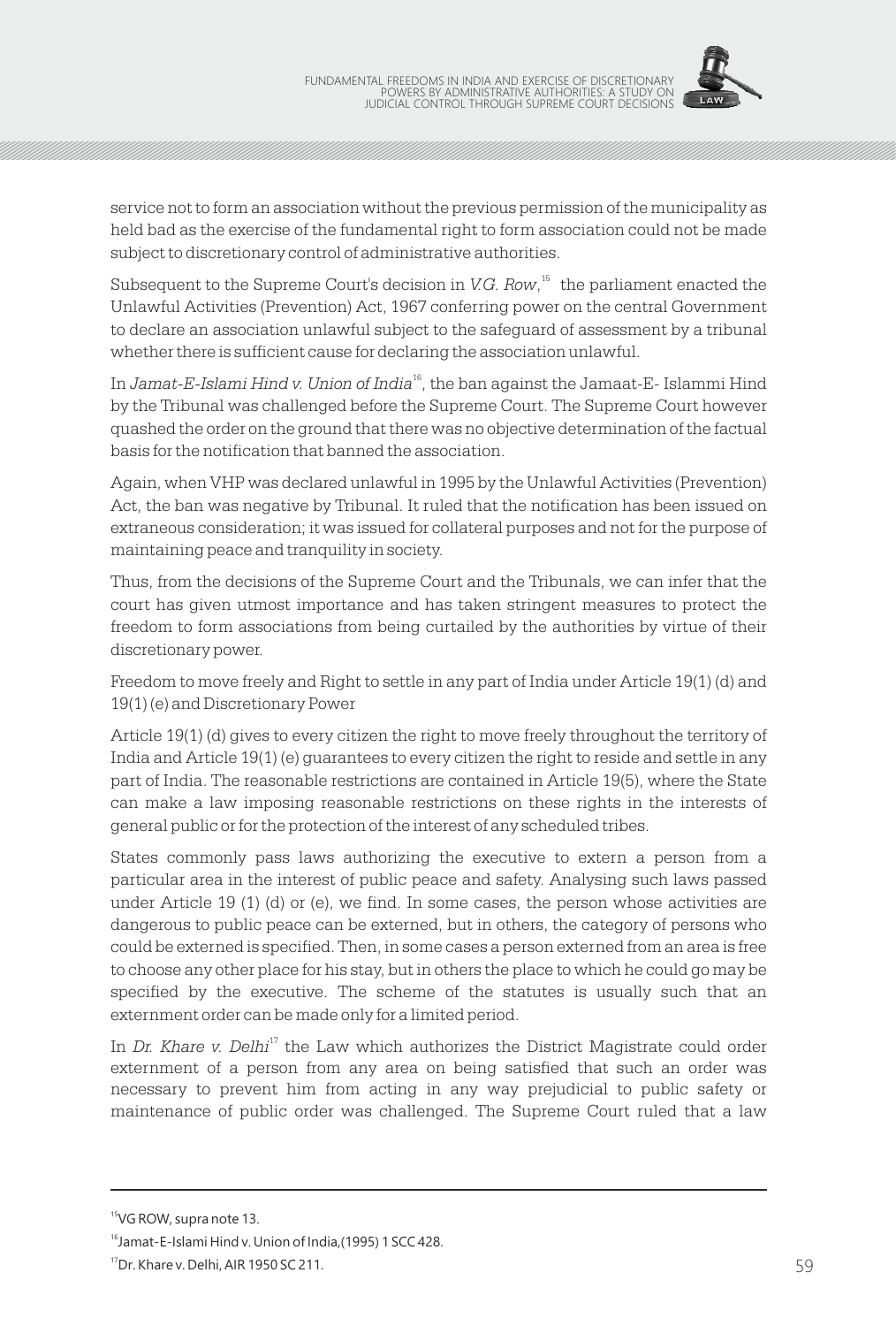providing for externment was not bad merely because it left the desirability of making an externment order to the subjective satisfaction of a particular officer, because like preventive detention, externment was largely precautionary and based on suspicion.

In Gurbachan v. State of Bombay,<sup>18</sup> the Supreme Court held that the provision of the statute empowering Commissioner of Police to serve an externment order for a period of 2 years to a person, if in his opinion the movement or acts of a person concerned were expected to cause danger or harm to a person or property.

In *Hari v. Deputy Commissioner of Police*<sup>19</sup>, Sec. 57 of the Bombay Police Act was challenged. It authorized any of the officers specified to extern certain convicted persons from the area within his jurisdiction if he had reason to believe that such a person was likely to commit an offence similar to that of which he was convicted. It was contended that the law stood vitiated as there was no advisory board to scrutinize the action of the police officer and also that the case was initiated by the police itself and they itself judged the matter and thereby contended the violation of Principles of natural justice. But the Supreme Court rejected all these arguments by holding that there was no universal rule that the absence of an advisory board would necessarily make such decision unconstitutional and also found that the case could be initiated by the inspector and order of externment could be made by the Commissioner of Police. In this case, the court held that Section 57 of the impugned Act is plainly meant to prevent a person who has been proved to be criminal from acting in a way which may be a repetition of his criminal propensities. In doing so, the State may have to curb an individual's activities and put fetters on his complete freedom of movement and residence in order to secure the greatest good of society.

Examining a few contrary judgments, in *State of Madhya Pradesh v. Bharat Singh*<sup>20</sup>, the Supreme Court invalidated a statutory provision which gave power to an executive authority to specify the area where an externee was to stay, because of the absence of procedural safeguard of hearing. Under the Act, a District Magistrate, or the State Government, could extern a person from any place in the State and require him to remain in a specified place in the State if the authority concerned was satisfied that his activities were likely to be prejudicial to the security of State or maintenance of public order. This particular law was subject to the safeguard that the grounds for making the order were to be given to the person concerned and there was an advisory council and the Government was required to act in accordance with its opinion. The Supreme Court found that no hearing was provided for selecting the place where the externee was to reside. In the Court's opinion, the person concerned may not be able to get means of livelihood in the specified place and the statute made no provisions for the same

It is clear from the case above, the existence of judicial rethinking of its earlier liberalism towards the laws concerning externment of persons. The strict approach in the matter of externment depicted in Bharat Singh is apparent in the later Supreme Court case of Prem Chand v. Union of India<sup>21</sup>. In this, Court emphasized that mere apprehension of any police officer is not enough, and there must be clear and present danger based upon credible material which makes the movements and acts of persons in question

<sup>19</sup> Hari v. Deputy Commissioner of Police, AIR 1956 SC 559.

<sup>20</sup>State of Madhya Pradesh v. Bharat Singh, AIR1967 SC 1170.

<sup>&</sup>lt;sup>18</sup>Gurbachan v. State of Bombay, AIR 1952 SC 221.

<sup>&</sup>lt;sup>21</sup> Prem Chand v. Union of India, AIR 1981 SC 613.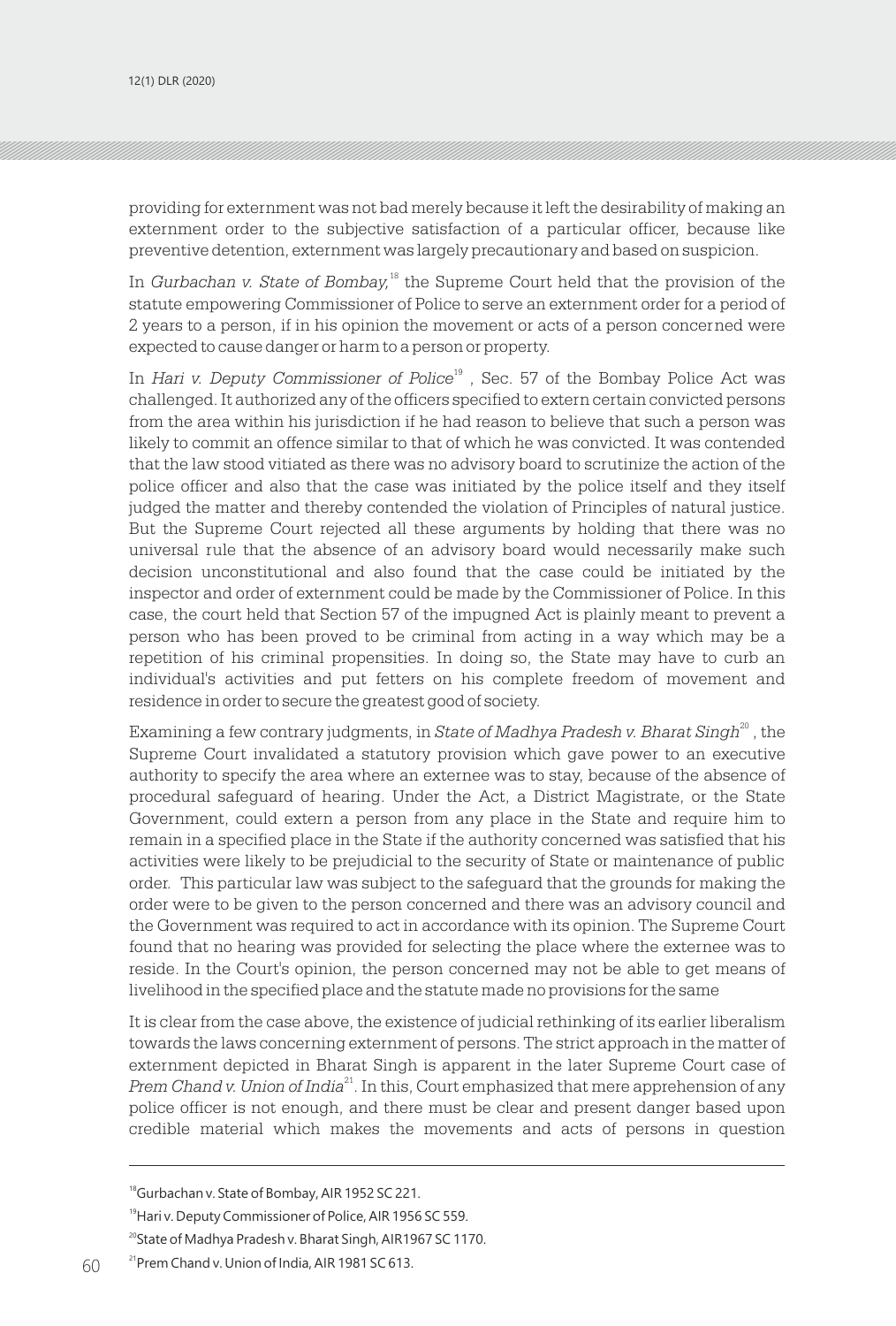

dangerous. The court portrayed externment of a person to "economic hara-kiri and psychic distress". The court strongly stated that externment provisions have to be read strictly and that "any police apprehension is not enough. Some ground or other is not adequate. There must be a clear and present danger based upon creditable material which makes the movements and acts of the person in question alarming or dangerous or fraught with violence"<sup>22</sup>

We can infer from the above cases that while a law may authorise the executive to extern a person in its subjective satisfaction, the law, to be valid, needs to contain some vital procedural safeguards These include providing grounds for externment, and an opportunity to appeal against thereof. After proper scrutiny of the whole situation, it is safe to say that the Supreme Court has permitted the Legislature to concede a large amount of discretion to the Executive as far as imposing restrictions on this right goes.

However, in the more recent scenario, referring to cases like *State of Madhya Pradesh v.*  <sup>23</sup> *Baldeo Prasad* and *Bharat Singh* case, it is inferred that off late, in the case of right association, the existence of an advisory board has been found to be inadequate and there has been insistence on reference to a judicial tribunal for declaring an association unlawful. It is conclusively safe to say that the fundamental right to movement and residence requires better protection than it has received so far.

#### **Discretionary Powers and Freedom of Trade and Commerce**

Article 19(1)(g) guarantees to all citizens the right to practice any profession or to carry on any occupation, trade or business. The area of trade, commerce and business is at present under rigorous administrative regulation. Broad powers to regulate trade and commerce have been conferred on administrative authorities through statutes and rules. These powers include licensing, price fixing, requisitioning of stocks, or regulating movement of commodities, Article 19(1)(g) empowers all the citizens of India to practice any profession, or to carry on any trade, commerce or business. At the same time, Art. 19(6) empower the State to make any law imposing reasonable restrictions on the exercise of this right, in the interest of the general public.

In *M/S Dwaraka Prasad Laxmi Narain v. State of Uttar Pradesh*, clause 4(3) of the UP Coal Control order, 1953 which conferred absolute power on the licensing authority to grant or refuse to grant, renew or reuse to renew, suspend, revoke, cancel or modify any license was challenged. The general principle in this connection is that the power conferred on the executive should not be arbitrary, unregulated and it *"should not be left entirely to the discretion of any authority to do anything it likes without any check or control by a higher authority. A law or order which confers arbitrary and uncontrolled power on the executive in the matter of regulating trade or business in normal available commodities cannot but*  be held to be unreasonable.<sup>"24</sup> This case is probably the first leading case which laid down the proposition that a law conferring arbitrary and unguided powers on the administrative authorities will be invalid under Art.19  $(1)$   $(q)$ . Clause  $4(3)$  of the impugned order authorized the licensing authority to grant, refuse, renew or refuse to renew, suspend, cancel revoke or modify any license for reasons to be recorded, but clause 3(2) (b) was held to be invalid because grounds on which an exemption could be

 $22$ Id.

<sup>&</sup>lt;sup>23</sup>State of Madhya Pradesh v. Baldeo Prasad, AIR 1961 SC 293.

<sup>24</sup>Dwarka Prasad v. State of U.P., AIR 1954 SC 224.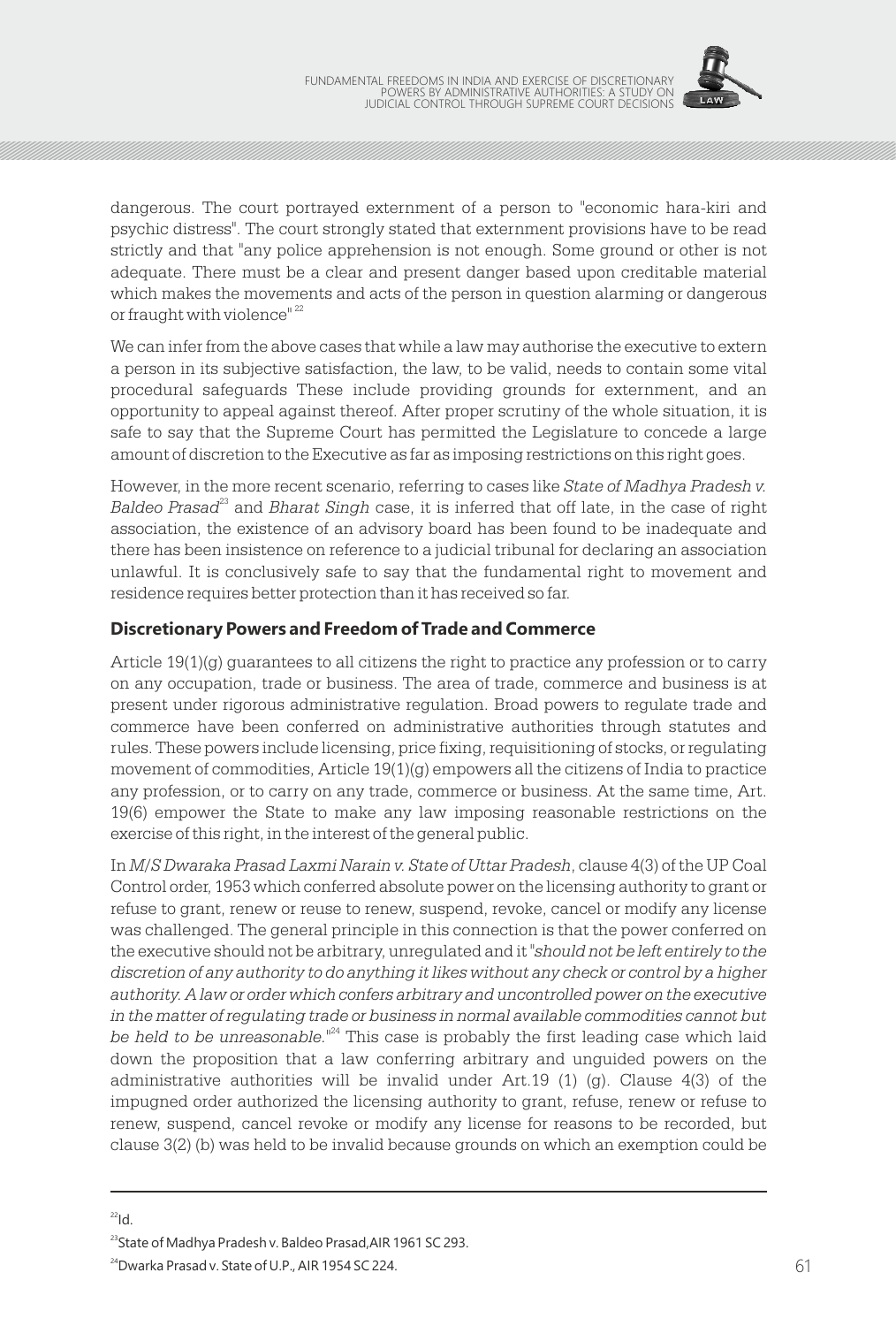given were not mentioned thus giving the controller unrestricted and arbitrary powers to make exemptions.

The question as to how much discretion can be conferred on the executive to control and regulate the right of trade and commerce has been raised in a number of cases. Generally speaking, discretion is not unregulated or arbitrary if the circumstances in, or the grounds on, which it can be exercised are stated, or if the law lay down the policy to achieve which the discretion is to be exercised, or if there are enough procedural safeguards in the law to provide security against the misuse of the discretion. In case of trades which are illegal, dangerous, immoral or injurious to health and welfare of the people, same standards do not apply as to, and a greater discretionary authority may be left with the executive to regulate such trades than is permissible.

In *Krishan Chand Arora v. Commissioner of Police*.<sup>25</sup> the appellant applied to the commissioner for a license to run an eating house. The commissioner rejected the application. The appellant challenged the order of the commissioner by claiming exercise of uncontrolled powers of the commissioner by claiming that Section 39 of the Calcutta Police Act, which conferred naked and uncontrolled powers on the commissioner to grant or refuse a license is violative of Article 19(1)(g), the court held that an unqualified discretion cannot be conferred on an authority to grant or refuse to grant license.

In Union of India v. Ammam Ramalingam,<sup>26</sup> a provision of the Gold Control Act was challenged on the ground of violation of fundamental freedom trade, but court found that the Act provides safeguards for proper exercise of discretion. But in the absence proper criteria or guidelines discretion is given then it is liable to be struck down was held in <sup>27</sup> *A.N. Parasuraman v. State of Tamil Nadu*.

Looking at a differing judicial approach, in C. Lingam v. Union of India<sup>28</sup> certain control orders were issued under Sec. 3(2) (d) of the Essentials Commodities Act, 1955 that introduced a permit system for the sale of rice and paddy. This was challenged on the grounds that it conferred arbitrary powers in the matter of issuing or withholding of permits and there was no provision for appeal or revision against refusal to grant a permit. Rejecting the argument, the court stated that the permits were to be issued by the State Government or District Collectors who were expected to discharge their duties on a responsible manner. The Dwarka Prasad case was distinguished on the ground that there the power of licensing could be conferred on any person. The absence of a provision for repeal was held not to be bad because an affected person could always approach the State Government to review the matter when a permit was refused by the District Collector.

It is clear from the above case that if safeguards are provided against arbitrary exercise of power, the law may be upheld. On the same note, statutory provisions often confer power on the executive to fix prices of essential commodities.

<sup>&</sup>lt;sup>25</sup>Krishan Chand Arora v. Commissioner of Police, AIR 1961 SC 705.

<sup>&</sup>lt;sup>26</sup>Union of India v. Ammam Ramalingam, AIR 1985 SC 1013.

<sup>27</sup>A.N. Parasuraman v. State of Tamil Nadu,AIR 1990 SC 40.

<sup>&</sup>lt;sup>28</sup>C. Lingam v. Union of India, AIR 1971 SC 474.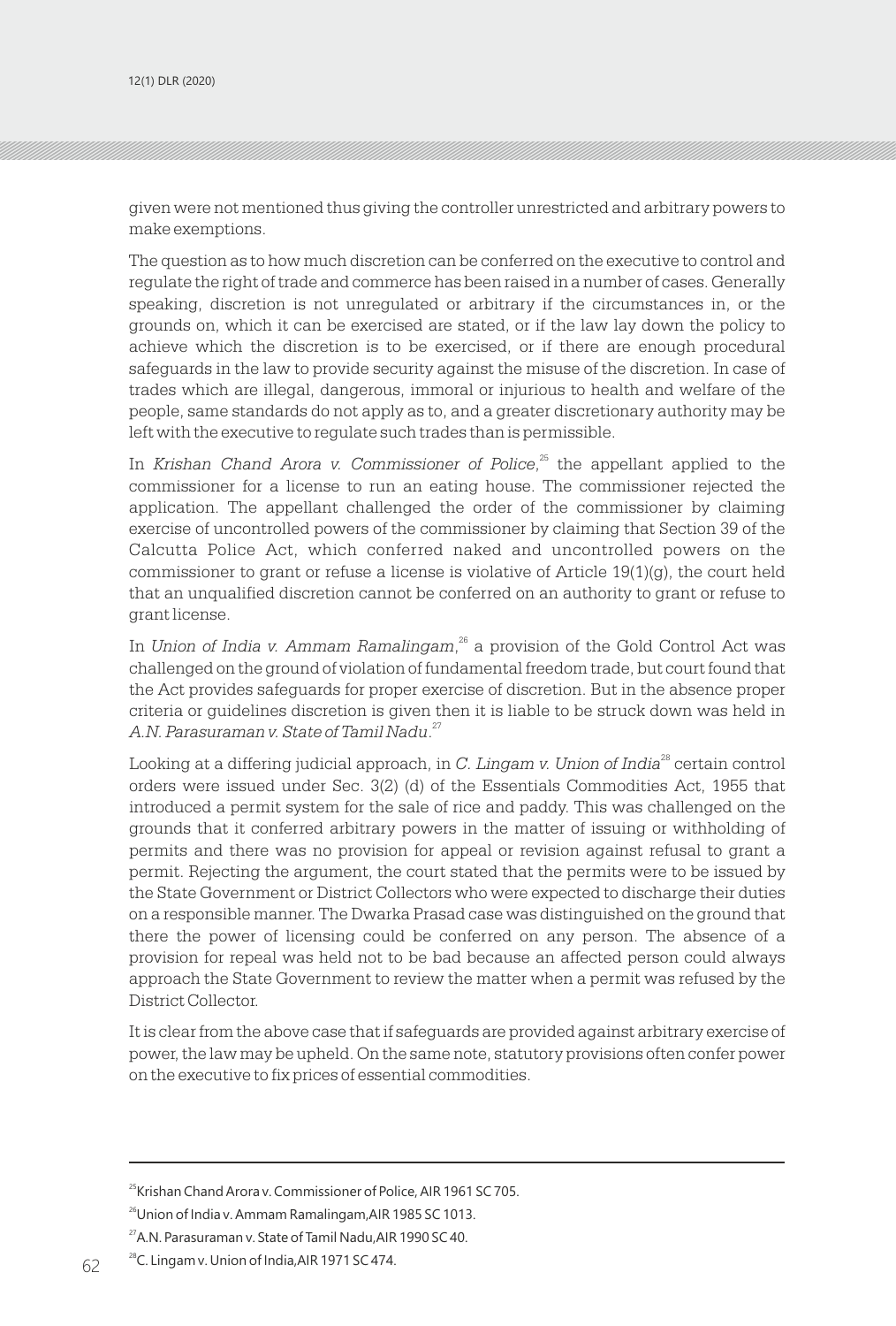

In Union of India v. Bhanamal Gulzarimal<sup>29</sup>, a very wide power to fix prices of iron and steel was actually upheld. Clause 11-B of the Iron and Steel Control Order, 1941 authorized the controller to fix maxi um prices for the sale of the commodity. The prices could differ for iron and steel obtainable from different sources and could include allowances for contribution to and payment from, an equalisation fund established by the controller. The Controller's power was upheld to be valid as opposed to being unbridled or arbitrary as the policy had been laid down in Section 3 of the Parent Act, the Essentials Commodities Act, under which the order was made. The argument put forth was that while in Dwarka Prasad, there was a price fixing policy, there was no such policy. The Court held that it would be unreasonable to suggest that, in the absence of such a provision as were to be found in Dwarka Prasad., clause 11-B of the Iron and Steel Control Order, 1941 should be struck down.

On the whole, it seems that in the matter of price fixing, the administration enjoys a good deal of flexibility and it is extremely difficult to challenge a price-fixing order in court. Wide and vague factors laid down in the statutory provisions for the guidance of the administrative authority has been upheld Even a general statement of policy in the parent Act was accepted in Bhanamal as providing a sufficient safeguard against administrative discretion. However, a law that gives unchannelized power to an authority on the whole on its subjective consideration, without provision for review by a superior authority, has been held to be an unreasonable restriction and consequently, been struck down as bad law by the courts on several occasions as we have seen in cases above. One can infer that the basic reason for this division in approach by the Courts is probably because areas in price fixing are mainly economic in nature which the courts can evaluate only superficially and most of the times, as we have seen, they concede to administrative judgment in this regard. Plus, there is the added notion that there is less danger of abuse of power by the executive and of administrative discrimination in cases of price-fixing orders as compared to an order of general applicability where administrative action in individualized.

Although the doctrine of Separation is a part of the basic structure, yet the Rule of law cannot be brushed aside so blatantly. To uphold the Doctrine of Separation of Power, the law still gives wide discretion and autonomy to the Executive to exercise its functions without undue interference from the Court. In the 2005 judgment of *Sidheswar Sahakari*  Sakhar Karkhana Ltd. v. Union of India<sup>30</sup> the court upheld the view that it will not interfere in an administrative decision unless it is contrary to law, arbitrary, unreasonable or inconsistent with the Constitution. Subsequently in, *Sukh Dev Kumar*  and Ors v. State of Himachal Pradhesh and Ors<sup>31</sup> also the Supreme Court relied on this position of law. Thus we can see that there is a great amount of freedom given to administrative authorities to exercise their discretion unless it is in contravention of fundamental freedoms or fundamental rights.

# **Conclusion**

All the fundamental freedoms under Article 19 are better protected by the judiciary. But on an analysis we can see that there is no uniformity in judicial attitude towards the protection of various fundamental freedoms. In some cases, the courts demand better

<sup>29</sup>Union of India v.Bhanamal Gulzarimal, AIR 1960 SC 475.

<sup>&</sup>lt;sup>30</sup>Sidheswar Sahakari Sakhar Karkhana Ltd v. Union of India, (2005) 3 SCC 369.

<sup>&</sup>lt;sup>31</sup>Sukhdev Singh v. State of Himachal Pradesh, (2015) 580 DB 167.